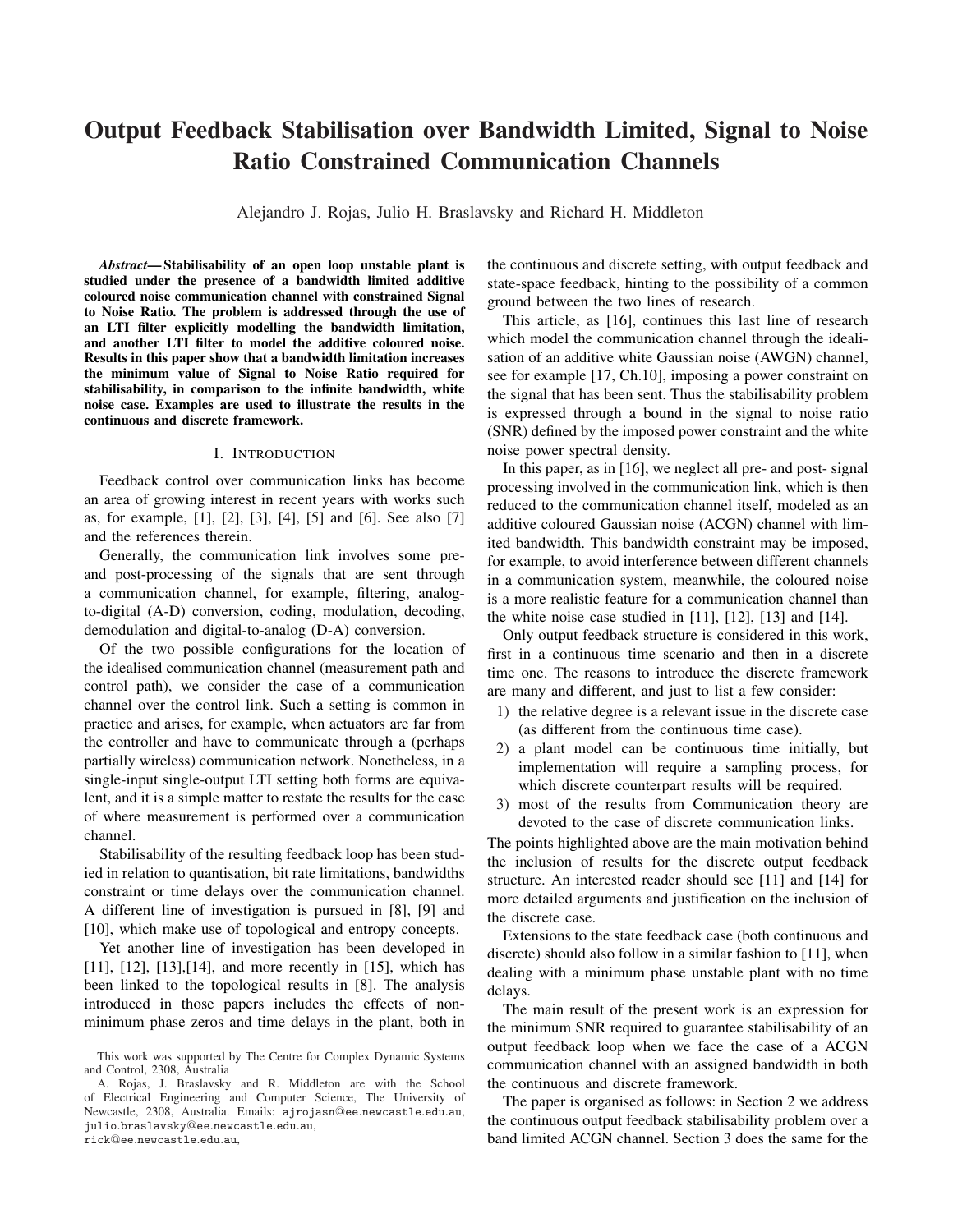discrete output feedback case. Section 4 presents concluding remarks with interpretations on the results. All proofs can be found in [18].

### II. GENERAL PROBLEM: CONTINUOUS CASE.

Consider the stabilisation problem for a continuous, unstable, non-minimum phase plant with delay, defined as:

$$
G(s) = G_o(s)e^{-s\tau},\tag{1}
$$

where  $G_o(s)$  contains m different unstable poles  $(p_i, i =$  $1, \dots, m$ ) and q different non minimum phase (NMP) zeros  $(z_j, j = 1, \cdots, q).$ 

We assume a limited bandwidth ACGN channel with input output relation given by:

$$
u_r(t) = f(t) * u_s(t) + h(t) * n(t), \quad t \ge 0, t \in \mathbb{R}, \quad (2)
$$

where  $u_s(t)$  is the channel input,  $u_r(t)$  is the channel output, and  $n(t)$  is a zero-mean white Gaussian noise with power spectral density  $\Phi^1$ . We restrict our attention to the case where the overall feedback system is stabilised, such that for any distribution of initial conditions, the distribution of all signals converges exponentially fast to a stationary distribution. Without loss of generality, we therefore consider directly the properties of the stationary distribution of the relevant signals. Denote the power spectral density of  $u_s(t)$ by  $S_{u_s}(\omega)$ . The power in the channel input, defined by  $||u_s||_{Pow} \triangleq E\{u_s^2(t)\}\$ , is related to its spectral density by

$$
||u_s||_{Pow} = \frac{1}{2\pi} \int_{-\infty}^{\infty} S_{u_s}(\omega) d\omega
$$
 (3)

The channel input is required to satisfy the power constraint

$$
||u_s||_{Pow} < \mathcal{P},\tag{4}
$$

for some predetermined input power level  $P > 0$ . A power constraint such as (4) may arise from a range of factors such as electronic hardware limitations or regulatory constraints introduced to minimise interference to other communication system users. The limited bandwidth ACGN channel is thus characterised by two stable transfer functions,  $F(s)$  and  $H(s)$ , and two parameters: the admissible input power level  $P$ , and the noise spectral density  $\Phi$ .

Consider now the control feedback described in Figure 1 in which  $U_s(s) = -K(s)Y(s)$ . The closed loop transfer function from channel noise  $n(t)$  to channel input  $u_s(t)$  is equal to  $-(T(s)/F(s))H(s)$ , where T is the complementary sensitivity function of the output feedback loop:

$$
T_{FH}(s) = -(T/F(s))H(s) = -\frac{KG}{1+KGF}H
$$
 (5)

If the feedback system is stable, then the power of the channel input signal is given by:

$$
||u_s||_{Pow} = ||T_{FH}||_{\mathcal{H}_2}^2 \Phi.
$$
 (6)



Fig. 1. Stabilisation via output feedback over a band limited ACGN channel.

We see that the input power constraint (4) may be restated as a constraint imposed on the transfer function (5) by the admissible channel SNR, specifically

$$
\frac{\mathcal{P}}{\Phi} > \|T_{FH}\|_{\mathcal{H}_2}^2 \tag{7}
$$

Let K denote the class of all proper controllers  $K(s)$  that internally stabilise the feedback system of Figure 1.

*Problem 1:* (Continuous-Time SNR Constrained Band Limited Output Feedback Stabilisation). *Find a proper rational function*  $K(s) \in \mathcal{K}$  *such that the transfer function (5) satisfies the constraint (7) imposed by the admissible channel SNR*.

Denote the Blaschke product containing the  $\mathbb{C}^+$  poles of  $G<sub>o</sub>(s)$  by

$$
B_p(s) = \prod_{i=1}^m \frac{s - p_i}{s + \bar{p}_i} \tag{8}
$$

Equivalently denote the Blaschke product for the NMP zeros of  $G_{\alpha}(s)$  by

$$
B_{zG}(s) = \prod_{i=1}^{q} \frac{s - z_i}{s + \bar{z}_i}
$$
 (9)

There are also cases in which is common to model a communication channel as having NMP zeros, see for example [21], [22] and [23]. Define therefore the analog of  $(9)$  for  $F$ as:

$$
B_{zF}(s) = \prod_{i=1}^{f} \frac{s - z_i}{s + \bar{z}_i}
$$
 (10)

In general, if it is not necessary to stress the different origin of the zeros we will use  $B_z$  as notation, with  $B_z = B_{zG}$ .  $B_{zF}$ .

*Theorem 1:* Consider the feedback system of Figure 1. Define  $T_{FH}$  as in (5) and assume also that  $G(s)$  has m unstable poles  $\{p_i; i = 1, 2, \cdots, m\}$  and that these poles are distinct. Denote the NMP zeros of  $G(s)$  and  $F(s)$  by  $\{z_i; i = 1, \dots, q + f\}$  and assume also that these zeros are distinct<sup>2</sup>. Then

$$
\frac{\mathcal{P}}{\Phi} > \inf_{K(s)\in\mathcal{K}} \|T_{FH}\|_{\mathcal{H}_2}^2 = \sum_{i=1}^m \sum_{j=1}^m \frac{r_i \bar{r}_j}{p_i + \bar{p}_j} e^{(p_i + \bar{p}_j)\tau}, \quad (11)
$$

<sup>&</sup>lt;sup>1</sup>A formal approach of stochastic differential equations (see for example [19]) requires the use of *Ito Calculus* and related tools. However, under reasonable stationarity assumptions presented in [20]§4.4, it reduces to the analysis proposed here.

<sup>2</sup>The assumptions of distinct zeros and distinct poles simplify the result of this theorem, but they are not essential to it.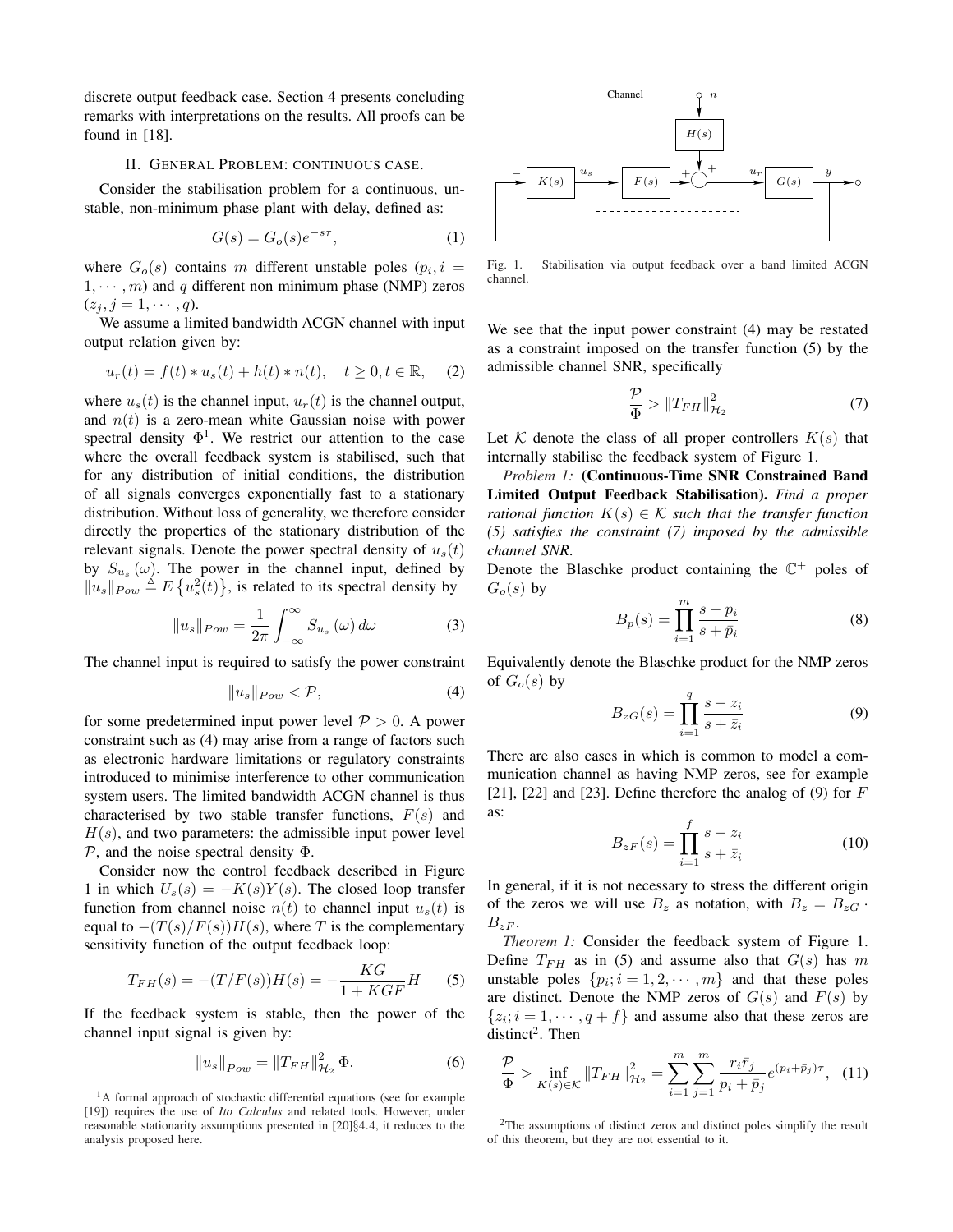where

$$
r_{i} = 2Re\{p_{i}\} B_{z}^{-1}(p_{i}) \tilde{F}^{-1}(p_{i}) H(p_{i}) \prod_{\substack{k=1 \ k \neq i}}^{m} \frac{p_{i} + \bar{p}_{k}}{p_{i} - p_{k}} (12)
$$

Where  $\tilde{F} = FB_{zF}^{-1}$  is the filter F with its NMP zeros mirrored to their MP counterpart locations (if no NMP zeros are contained in F then  $\tilde{F} = F$  and  $B_z = B_{zG}$ ). *Proof:* See [18].

The result from this theorem nicely put to the front the important features of a continuous plant model in terms of the minimum required SNR to guarantee stabilisability, that is: unstable poles, NMP zeros and time delay. All other possible features of the plant do not play a role in this discussion.

The following example considers the case of an infinite bandwidth AWGN channel and a plant with time delay, therefore not taking full advantage of the result in Theorem (1), but allowing to tie this same theorem with earlier results presented in [13].

*Example 1:* Consider the case of two unstable real poles  $p_1$  and  $p_2$ , and an infinite bandwidth AWGN communication channel. For this selection (11) becomes:

$$
\frac{\mathcal{P}}{\Phi} > \inf_{K(s)\in\mathcal{K}} \|T_{FH}\|_{\mathcal{H}_2}^2 =
$$
\n
$$
= \frac{r_1^2}{2p_1} e^{2p_1\tau} + \frac{2r_1r_2}{p_1 + p_2} e^{(p_1+p_2)\tau} + \frac{r_2^2}{2p_2} e^{2p_2\tau}
$$
\n
$$
= 2p_1 \left(\frac{p_1+p_2}{p_1 - p_2}\right)^2 e^{2p_1\tau} - \frac{8p_1p_2}{p_1 + p_2} \left(\frac{p_1+p_2}{p_1 - p_2}\right)^2 e^{(p_1+p_2)\tau}
$$
\n
$$
+ 2p_2 \left(\frac{p_1+p_2}{p_1 - p_2}\right)^2 e^{2p_2\tau}
$$
\n(13)

The expression obtained in (13) matches the result in example 2.2, equation (21), in [13].

*Example 2:* Consider in this example at first a plant with unstable pole located at  $p = 5$ . The LTI filters used to model the finite bandwidth and coloured noise features of the communication link are both chosen to be Butterworth filters of order 4. The result presented in Figure 2 shows the effect of bandwidth limitation on one axis and coloured noise on the other axis. The vertical scale is the SNR value in Decibels required to guarantee stabilisability.

Two facts can be appreciated from Figure 2. First, the bandwidth limitation of the communication link forces an increase in the value of SNR required to guarantee stabilisability, and second the colouring of the noise by a low pass filter has the opposite effect of reducing this required value. The overall result approaches the case of SNR for an infinite bandwidth AWGN communication channel, that is  $10 * log_{10}(2p) = 10[dB]$  in this occasion.

More generally for the case of one unstable real pole  $p$ and two possible selections for filters F and H, say  $(\tilde{F}_1, H_1)$ 



Fig. 2. SNR bound for stabilisability, unstable pole at 5. Limited bandwidth coloured noise case.

and  $(\tilde{F}_2, H_2)$ , with the following condition:

$$
|\tilde{F}_1(j\omega)^{-1}H(j\omega)| \ge |\tilde{F}_2(j\omega)^{-1}H(j\omega)|, \quad \forall \omega \qquad (14)
$$

It is possible to verify, through Poisson integral formula, see [24], that:

$$
\log |\tilde{F}_1^{-1}(p)H_1(p)| =
$$
  
\n
$$
\frac{1}{\pi} \int_{-\infty}^{\infty} \log |\tilde{F}_1^{-1}(j\omega)H_1(j\omega)| \frac{p}{p^2 + \omega^2} d\omega \ge
$$
  
\n
$$
\frac{1}{\pi} \int_{-\infty}^{\infty} \log |\tilde{F}_2^{-1}(j\omega)H_2(j\omega)| \frac{p}{p^2 + \omega^2} d\omega
$$
  
\n
$$
= \log |\tilde{F}_2^{-1}(p)H_2(p)| \qquad (15)
$$

This is equivalent to claim  $|\tilde{F}_1^{-1}(p)H_1(p)| \geq |\tilde{F}_2^{-1}(p)H_2(p)|$ and since for this general case the SNR required for stabilisability as a closed form given by  $2p|\tilde{F}^{-1}(p)H(p)|^2$ , we can conclude that the first case will always demand a higher SNR for stabilisability than the second case.

The second plant presented here as an example has an unstable pole at  $p = 5$ , as before, but also includes now a variable NMP zero, in a range between 0 and 15. The communication link in this occasion is set to be a finite bandwidth AWGN channel. The coloured noise is dropped in order to make the result presentable in a 3 dimensional graphic, as per Figure 3.

It is possible to observe, again from Figure 3, that limiting the bandwidth of the communication channel embedded in a LTI continuous output feedback scheme forces an increase in the SNR value necessary to guarantee stabilisability. The presence of an NMP zero also increases the minimum SNR value required for stabilisability, as per the same figure. The closer the NMP zero is to the pole the harder the system is to stabilise and therefore the greater the necessary value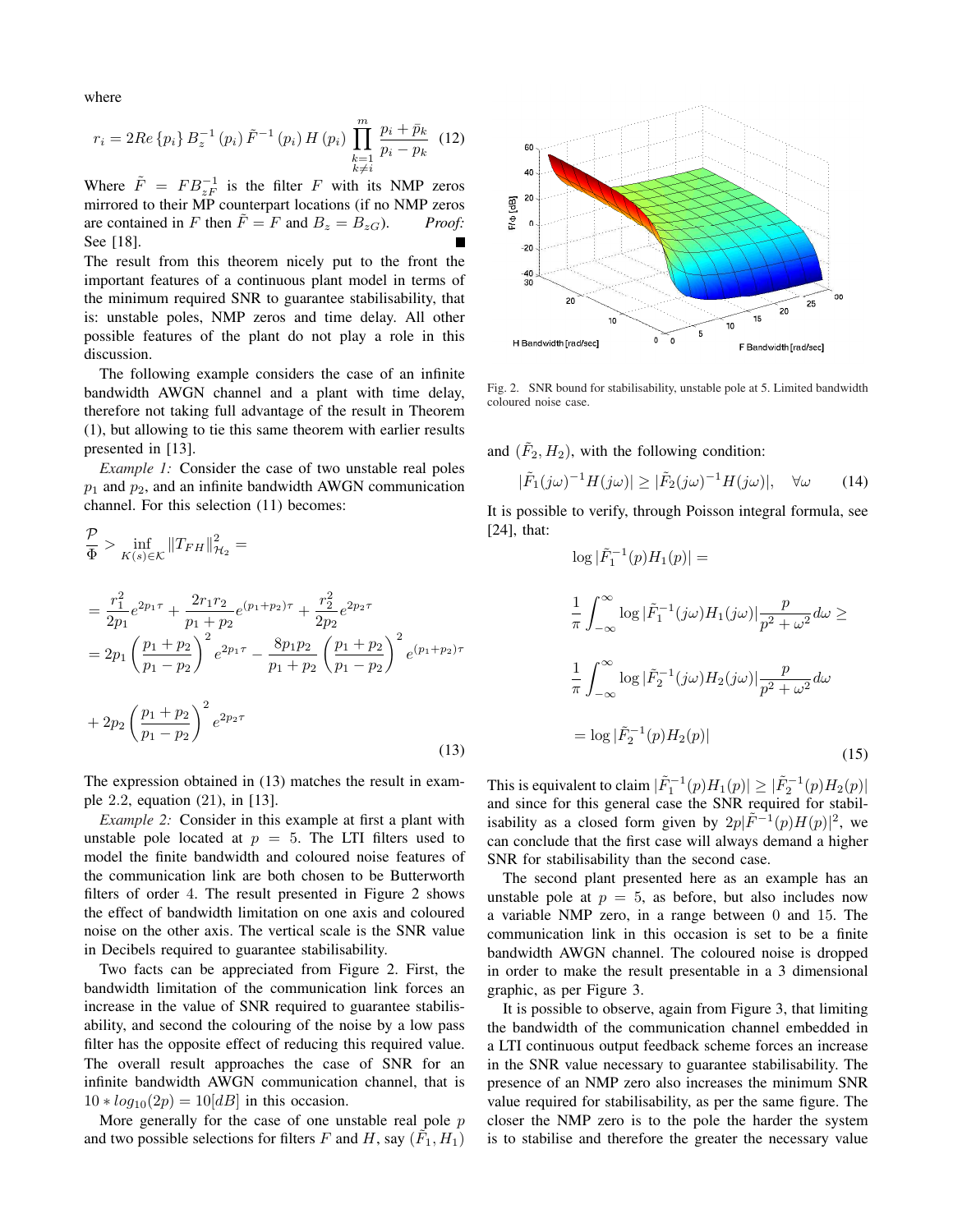

Fig. 3. SNR bound for stabilisability. Unstable pole at 5, NMP zero between 0 and 15. Limited bandwidth, white noise case.

of SNR. The extreme case happens when the NMP zero is exactly at the unstable pole location, in which case the system would be not stabilisable and the SNR value would be infinite.

The plot in Figure 3 has been limited on the z-axis to approximately  $50[dB]$  to make its appreciation more clear. The summary for this section leaves us with an expression in terms of the unstable poles, NMP zeros and time delay of the plant which quantify the minimum SNR required to guarantee stabilisability in an output feedback continuous time case. This result can be used as a first approach to quantify a communication channel parameters in a control design solution which may use a modem or radio communication to send the control signal to the plant, moreover it can also be used to study the feasibility of a given design solution. Lastly, but not less important, it can be used as a first approach in lifting the usual ideal assumption in control feedback loop design of exact transmission for all the signals involved in the loop.

#### III. GENERAL PROBLEM: DISCRETE CASE.

We now turn to the problem of using output feedback to stabilise an unstable discrete-time plant over a noisy discretetime channel. Let the plant have transfer function  $G_d(z)$  and state variable description

$$
x_{k+1} = A_d x_k + B_d u_k, \quad \forall k = 0, 1, 2, \cdots
$$
  

$$
y_k = C_d x_k
$$
 (16)

Assume that  $(A_d, B_d, C_d)$  is minimal. We assume a discretetime Gaussian channel with input output relation

$$
w_k = f_d[k] * v_k + h_d[k] * n_k,
$$
 (17)

where  $n_k$  is zero mean Gaussian white noise with variance  $\sigma^2$ . The channel input  $v_k$  is assumed to be a discretetime stationary stochastic process with power spectral density  $S_v(\omega)$ . The power in the channel input, defined by

 $||v||_{Pow}$   $\triangleq$  E ©  $v_k^2$ ª may be computed from its spectral density by

$$
||v||_{Pow} = \frac{1}{2\pi} \int_{-\pi}^{\pi} S_v(\omega) d\omega.
$$
 (18)

Note that the power in a discrete-time white noise signal is equal to its variance. The discrete channel input is required to satisfy the power constraint

$$
||v||_{Pow} < \mathcal{P}_d,\tag{19}
$$

for some predetermined input power level  $P_d$ . Consider the



Fig. 4. Stabilisation of a discrete-time system via output feedback over a discrete band limited ACGN channel.

discrete-time feedback system of Figure 4, where the channel input is dynamic output feedback,  $V(z) = -K_d(z)Y(z)$ . If the feedback system is stable, then

$$
||v||_{Pow} = ||T_{FHd}||_{\mathcal{H}_2}^2 \sigma^2,
$$
\n(20)

where

$$
T_{FHd}(z) = -\frac{K_d(z)G_d(z)}{1 + K_d(z)G_d(z)F_d(z)}H_d(z),
$$
 (21)

is the transfer function that relates  $v_k$  with  $n_k$ . The input power constraint (17) imposed by admissible SNR is thus equivalent to requiring that  $T_{FHd}$  satisfies the bound

$$
\frac{\mathcal{P}_d}{\sigma^2} > \|T_{FHd}\|_{\mathcal{H}_2}^2 \tag{22}
$$

Denote the class of all stabilising output feedback controllers by  $\mathcal{K}_d$ .

*Problem 2:* (Discrete-Time SNR Constrained Band Limited Output Feedback Stabilisation). *Find a proper rational function*  $K_d(z)$  *such that the transfer function in (21) satisfies the constraint (22) imposed by the admissible channel SNR.*

Denote the Blaschke product containing the  $\overline{D}^C$  poles of  $G_d(z)$  ( $\overline{\mathbb{D}}^C = \{z \in \mathbb{C} : |z| > 1\}$ ) by:

$$
B_{\rho}(z) = \prod_{i=1}^{m} \frac{z - \rho_i}{1 - z\bar{\rho}_i},
$$
\n(23)

and define

$$
\beta_k \triangleq \frac{1}{k!} \left. \frac{d^k}{dz^k} B_\rho(z) \right|_{z=0} \tag{24}
$$

Denote, also, the Blaschke product containing the  $\bar{D}^C$  zeros of  $G_d(z)$  by

$$
B_{\zeta G_d}(z) = \prod_{i=1}^q \frac{z - \zeta_i}{1 - z\bar{\zeta}_i},
$$
 (25)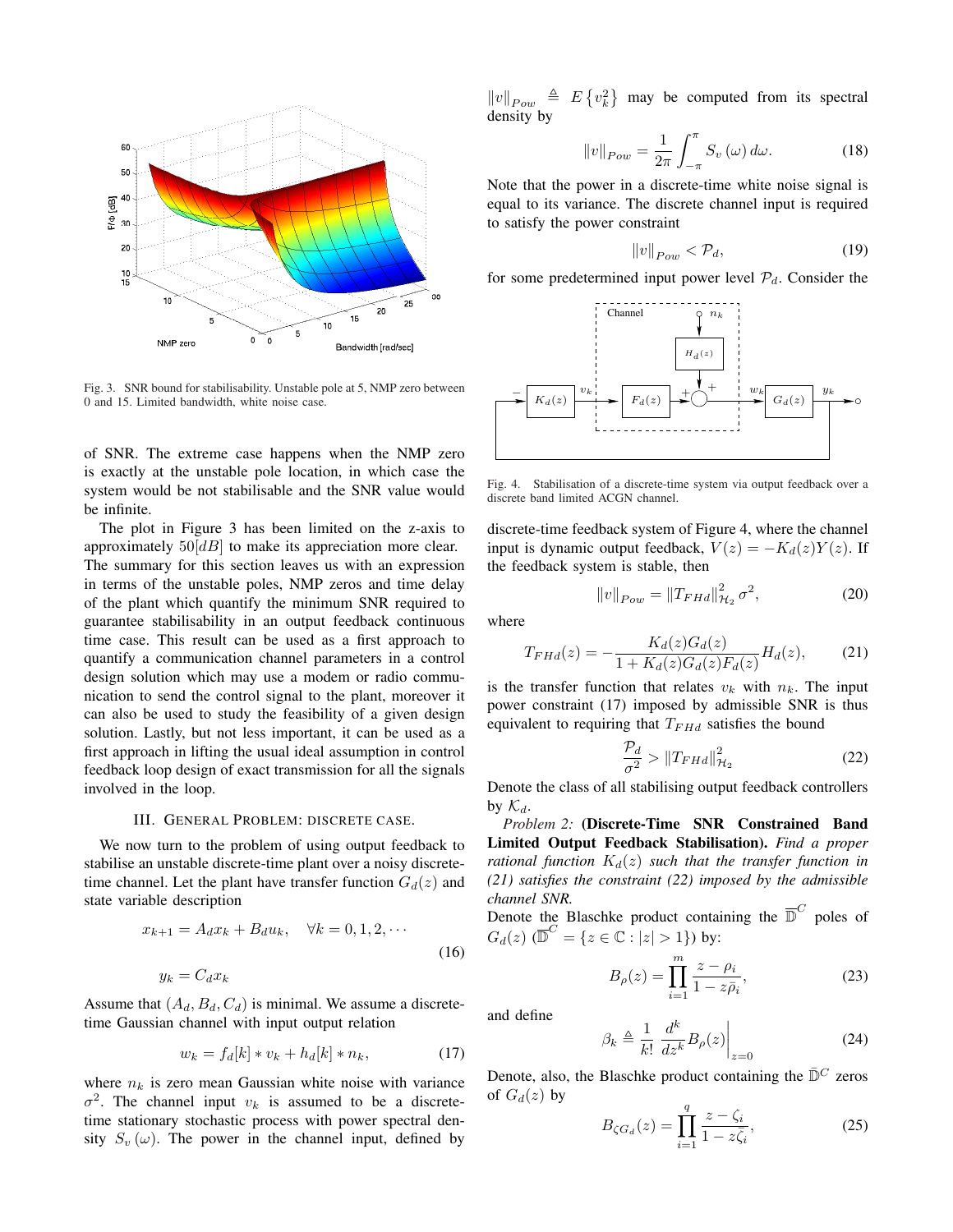and the Blaschke product containing the  $\bar{D}^C$  zeros of  $F_d(z)$ by

$$
B_{\zeta F_d}(z) = \prod_{i=1}^f \frac{z - \zeta_i}{1 - z\bar{\zeta}_i}
$$
 (26)

In general, if it is not necessary to stress the different origin we will use  $B_{\zeta}$  as notation, with  $B_{\zeta} = B_{\zeta G_d} \cdot B_{\zeta F_d}$ .

*Theorem 2:* Consider the feedback system of Figure 4, assume that  $A_d$  has  $\overline{D}^C$  distinct eigenvalues  $\{\rho_i; i = 1, 2, \cdots, m\}$ , and define  $T_{FHd}(z)$  as in (21). Let  $G_d(z)$  have relative degree  $r \geq 1$ . Let also  $G_d(z)$  and  $F_d(z)$ have  $q + f$  distinct zeros  $\{\zeta_i; i = 1, 2, \cdots, q + f\}$  in  $\overline{\mathbb{D}}^C$ , then

$$
\frac{\mathcal{P}_d}{\sigma^2} > \inf_{K_d(z) \in \mathcal{K}_d} ||T_{FHd}||_{\mathcal{H}_2}^2 = \sum_{i=1}^m \sum_{j=1}^m \frac{r_i \bar{r}_j}{\rho_i \bar{\rho}_j - 1} + \delta, \tag{27}
$$

in which

$$
r_i = (1 - |\rho_i|^2) B_{\zeta}^{-1} (\rho_i) \tilde{F}_d^{-1} (\rho_i) H_d (\rho_i) \prod_{\substack{j=1 \ j \neq i}}^m \frac{1 - \rho_i \bar{\rho}_j}{\rho_i - \rho_j}
$$

$$
\delta = \begin{cases} 0, & \text{if } r = 1 \\ \sum_{k=1}^{r-1} |\mu_k|^2 & \text{if } r > 1 \end{cases},
$$
\n(28)

where

$$
\mu_k = \sum_{i=1}^{m} r_i \rho_i^{k-1},\tag{29}
$$

and  $\tilde{F}_d$  is the filter  $F_d$  with its NMP zeros mirrored to their MP counterpart locations (if no NMP zeros are contained in  $F_d$  then  $\tilde{F}_d = F_d$  and  $B_\zeta = B_{\zeta G_d}$ ).

*Proof:* See [18]. *Remark 1:* It may also be possible to think of the relative

degree case for discrete time as equivalent to having repeated non-trivial, NMP zeros at infinity. Note that in continuous time, there are also repeated zeros at infinity, but in some sense they are trivial, since they are on the stability boundary and turn out not to affect the final result.

The discrete output feedback case proves to be algebraically more demanding due to the presence of potentially a relative degree greater than one. Nonetheless a similar objective as per section 2 is achieved. Theorem 2 present us with a lower bound for the required SNR which guarantees stabilisability, in terms of specific features of the plant, namely unstable poles, NMP zeros and relative degree. Any other aspect involved in an discrete output feedback scheme is not relevant in terms of the required SNR for stabilisability.

*Example 3:* Consider a plant with unstable pole located at  $\rho = 2$ . Since the main difference between the discrete and continuous case is the presence of relative degree in the plant, the communication link characteristic of coloured noise is dropped in favour of a limited bandwidth AWGN communication channel model and the possible plant zeros are chosen all to be minimum phase.

The filter modelling the bandwidth limitation is selected to be a Butterworth low pass filter of order 4. For discrete filters as the one chosen, the cut off frequency of the filter is expressed in terms of a factor  $W_n$  between 0 and 1, in which 1 corresponds to half the sample rate (in order to avoid aliasing issues).



Fig. 5. SNR bound for stabilisability. Unstable pole at 2, relative degree 1, solid line, relative degree 2, dashed line, relative degree 3, dash-dotted line. Limited bandwidth, white noise case.

In Figure 5 the result is presented and we can observe that an increase in relative degree implies an increase in the minimum required SNR value to guarantee stabilisability. The point around 0.55 is a consequence of the filter selection and indeed disappears when one considers a Chebyshev filter instead (not shown).

## IV. CONCLUSION AND REMARKS.

In this paper a lower bound expression for the SNR necessary in order to guarantee stabilisability of an output feedback scheme, both in the continuous and discrete time frameworks, has been achieved. This bound solely depends on features from the plant, unstable pole locations, NMP zeros locations and time delay or relative degree, depending on the case. This result is valuable in terms of adding explicitly the condition of limited bandwidth and coloured noise in the communication channel model. The bandwidth limitation, modelled as a low pass filter, has proved to increase the required value of SNR which guarantees stabilisability of the control feedback loop. Opposite, the adding of lowpass coloured noise has proved to lower the same required SNR value. This nicely expose the flexibility of the chosen communication model to fit different possible scenarios for the communication link. Future lines of work will include on the side of the communication channel model the possible effect of NMP zeros in the filter transfer function modelling the bandwidth limitation, and the case of more complex channel models, e.g., fading channel case. On the side of the plant, future lines of work will include a study of target performances for the closed control loop, inspired by [15], and possible consequences of modelling error in the plant.